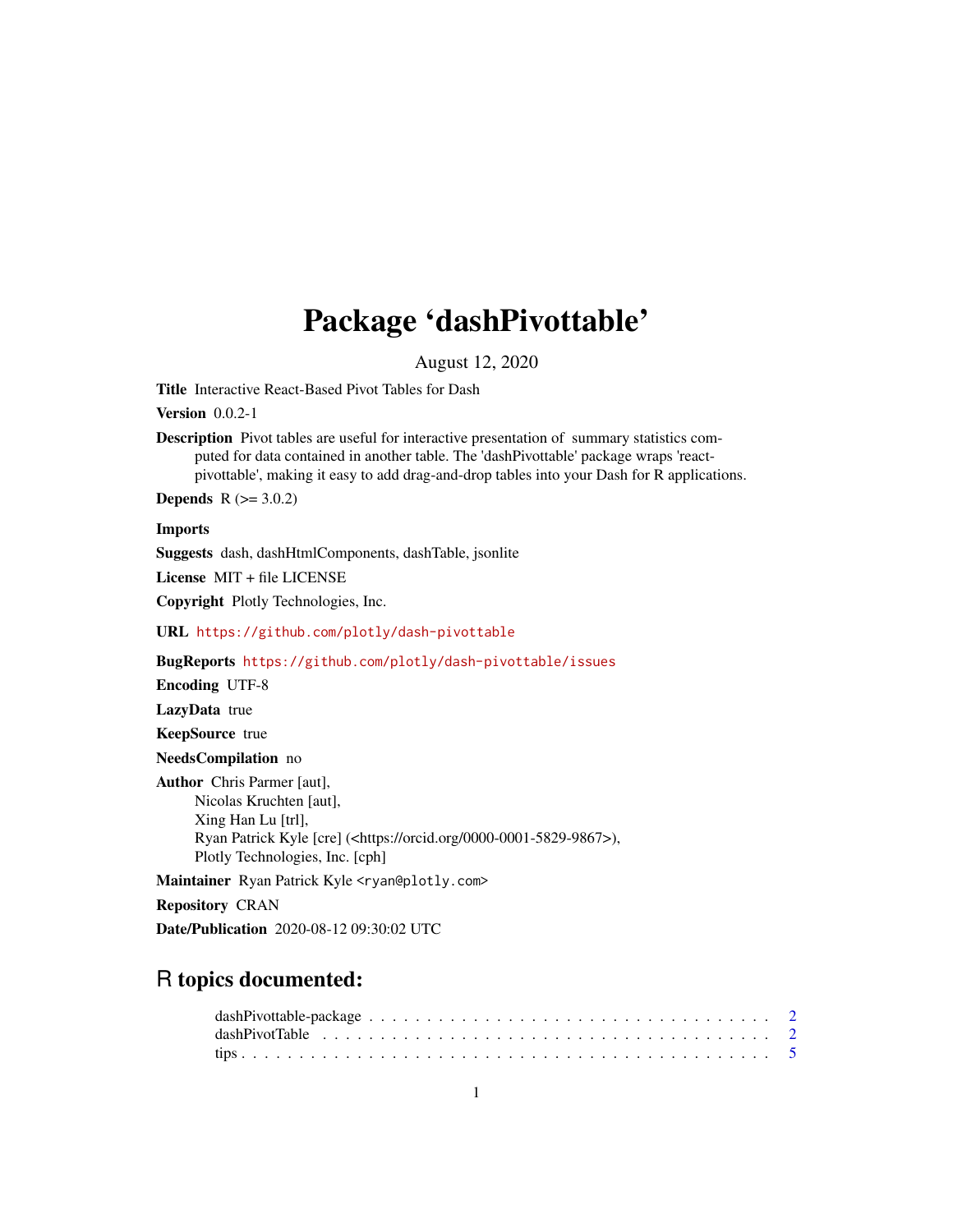#### <span id="page-1-0"></span>**Index** [7](#page-6-0) **7**

dashPivottable-package

*Interactive React-Based Pivot Tables for Dash*

#### Description

Pivot tables are useful for interactive presentation of summary statistics computed for data contained in another table. The 'dashPivottable' package wraps 'react-pivottable', making it easy to add dragand-drop tables into your 'dash' applications.

#### Author(s)

Maintainer: Ryan Patrick Kyle <ryan@plotly.com>

dashPivotTable *PivotTable component*

#### Description

Pivot tables are useful for interactive presentation of summary statistics computed for data contained in another table. This function provides a convenient Dash interface to the 'react-pivottable' component, which makes it easy to embed pivot tables into Dash for R applications. Within React, the interactive component provided by 'react-pivottable' is 'PivotTableUI', but output rendering is delegated to the non-interactive 'PivotTable' component, which accepts a subset of its properties. 'PivotTable' in turn delegates to a specific renderer component, such as the default 'TableRenderer', which accepts a subset of the same properties. Finally, most renderers will create non-React Pivot-Data objects to handle the actual computations, which also accept a subset of the same properties as the rest of the stack. The arguments for this function correspond to properties of the component; a full list is provided below. 'react-pivottable' was developed by Nicolas Kruchten; source for this component is available from https://github.com/plotly/react-pivottable.

#### Usage

```
dashPivotTable(id=NULL, data=NULL, hiddenAttributes=NULL,
hiddenFromAggregators=NULL, hiddenFromDragDrop=NULL,
menuLimit=NULL, unusedOrientationCutoff=NULL, cols=NULL,
colOrder=NULL, rows=NULL, rowOrder=NULL,
aggregatorName=NULL, vals=NULL, valueFilter=NULL,
rendererName=NULL)
```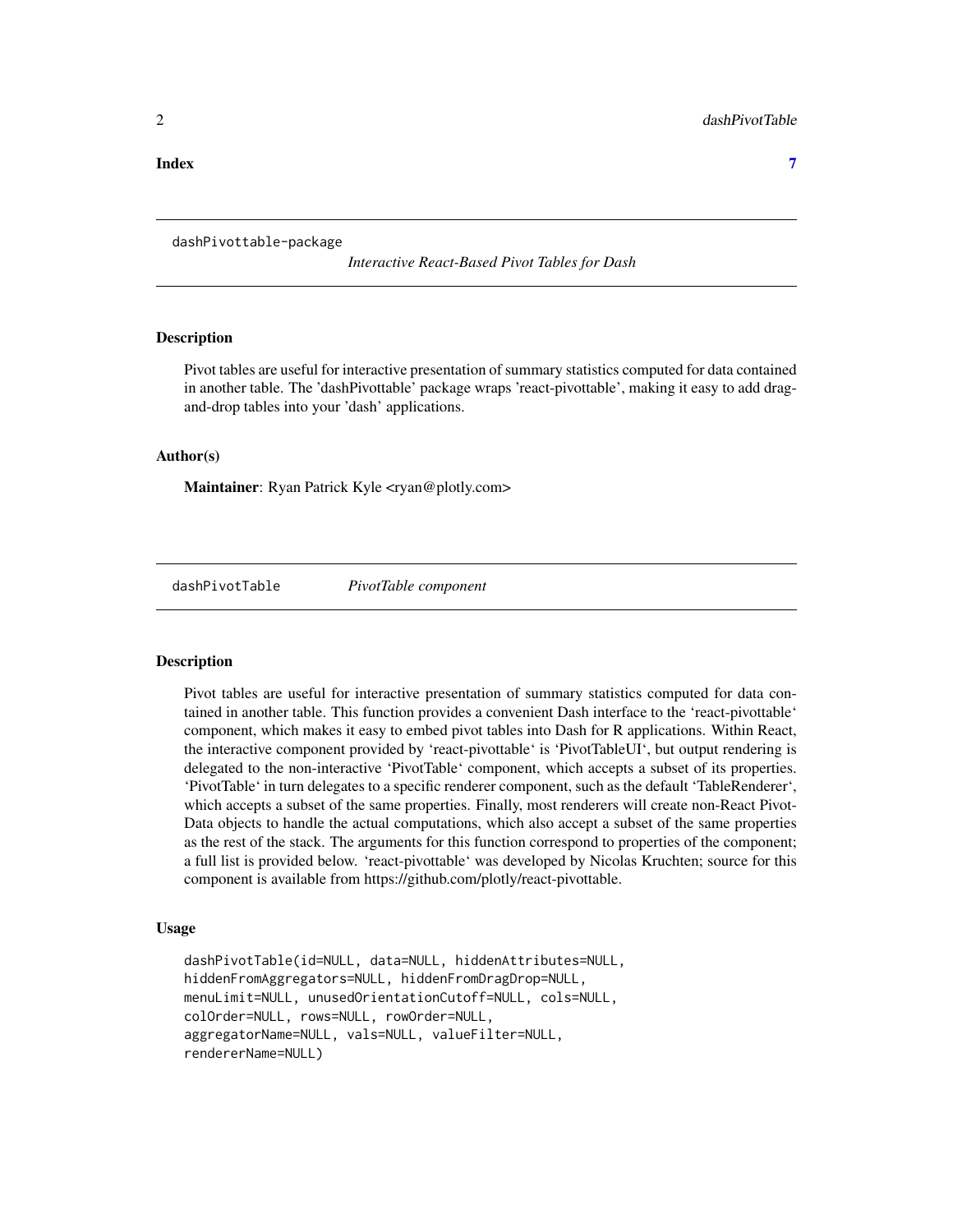#### dashPivotTable 3

#### Arguments

| id                                   | Character. The ID used to identify this component in Dash callbacks                                                                                                                                                                                                                        |
|--------------------------------------|--------------------------------------------------------------------------------------------------------------------------------------------------------------------------------------------------------------------------------------------------------------------------------------------|
| data                                 | Unnamed list. Data to be summarized                                                                                                                                                                                                                                                        |
| hiddenAttributes                     |                                                                                                                                                                                                                                                                                            |
|                                      | Unnamed list. Specifies attribute names to omit from the UI                                                                                                                                                                                                                                |
| hiddenFromAggregators                |                                                                                                                                                                                                                                                                                            |
|                                      | Unnamed list. Specifies attribute names to omit from the aggregator arguments<br>dropdowns                                                                                                                                                                                                 |
| hiddenFromDragDrop                   |                                                                                                                                                                                                                                                                                            |
|                                      | Unnamed list. Specifies attribute names to omit from the drag and drop portion<br>of the UI                                                                                                                                                                                                |
| menuLimit<br>unusedOrientationCutoff | Numeric. Maximum number of values to list in the double-click menu                                                                                                                                                                                                                         |
|                                      | Numeric. If the attributes' names' combined length in characters exceeds this<br>value then the unused attributes area will be shown vertically to the left of the UI<br>instead of horizontally above it. 0 therefore means 'always vertical', and infinity<br>means 'always horizontal'. |
| cols                                 | Unnamed list. Specifies which columns are currently in the column area                                                                                                                                                                                                                     |
| colOrder                             | Character. The order in which column data is provided to the renderer, must be<br>one of "key_a_to_z", "value_a_to_z", "value_z_to_a", ordering by value orders<br>by column total                                                                                                         |
| rows                                 | Unnamed list. Specifies which rows are currently inside the row area.                                                                                                                                                                                                                      |
| rowOrder                             | Character. The order in which row data is provided to the renderer, must be one<br>of "key_a_to_z", "value_a_to_z", "value_z_to_a", ordering by value orders by<br>row total                                                                                                               |
| aggregatorName                       | Character. Specifies which aggregator is currently selected. e.g. Count, Sum,<br>Average, etc.                                                                                                                                                                                             |
| vals                                 | Unnamed list. Values to use for the aggregator.                                                                                                                                                                                                                                            |
| valueFilter                          | Named list. Value filter for each attibute name.                                                                                                                                                                                                                                           |
| rendererName                         | Character. Specifies which renderer is currently selected. e.g. Table, Line Chart,<br>Scatter Chart, etc.                                                                                                                                                                                  |

#### Value

named list of JSON elements corresponding to React.js properties and their values

#### Examples

```
# Input data for dashPivottable may be passed in the "list-of-lists"
# format -- scroll down to see an example which demonstrates how
# to pass a data.frame into dashPivottable directly.
if (interactive() && require(dash)) {
 library(dash)
  library(dashPivottable)
  library(dashHtmlComponents)
```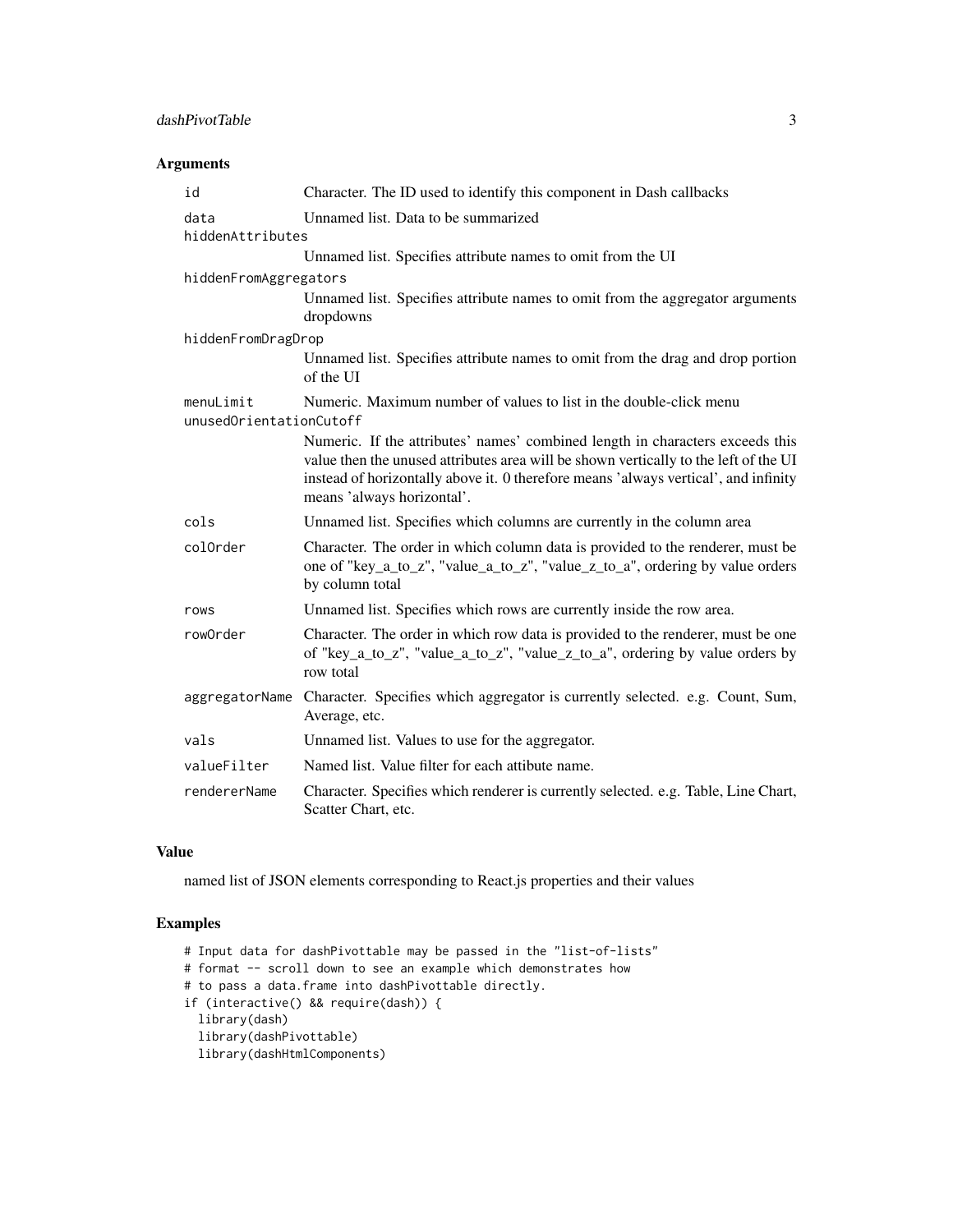```
app <- Dash$new()
app$title("Summary statistics for tips data")
app$layout(
 htmlDiv(
    list(
      dashPivotTable(
        id = "table".data = tips,cols = list("Day of Week"),
        colOrder = "key_a_to_z",
        rows = list("Party Size"),
        rowOrder = "key_a_to_z",
        rendererName = "Grouped Column Chart",
        aggregatorName = "Average",
        vals = list("Total Bill"),
        valueFilter = list("Day of Week"=list("Thursday"=FALSE))
      ),
      htmlDiv(
        id = "output"
      \lambda)
 )
\lambdaapp$callback(output = output(id="output", property="children"),
            params = list(input(id="table", property="cols"),
                          input(id="table", property="rows"),
                          input(id="table", property="rowOrder"),
                          input(id="table", property="colOrder"),
                          input(id="table", property="aggregatorName"),
                          input(id="table", property="rendererName")),
            function(cols, rows, row_order, col_order, aggregator, renderer) {
              return(
                list(
                  htmlP(cols, id="columns"),
                  htmlP(rows, id="rows"),
                  htmlP(row_order, id="row_order"),
                  htmlP(col_order, id="col_order"),
                  htmlP(aggregator, id="aggregator"),
                  htmlP(renderer, id="renderer")
                )
              )
            }
)
app$run_server(debug=TRUE)
```
# This example illustrates the use of `df\_to\_list` to format a data.frame # for use with dashPivottable library(dashTable)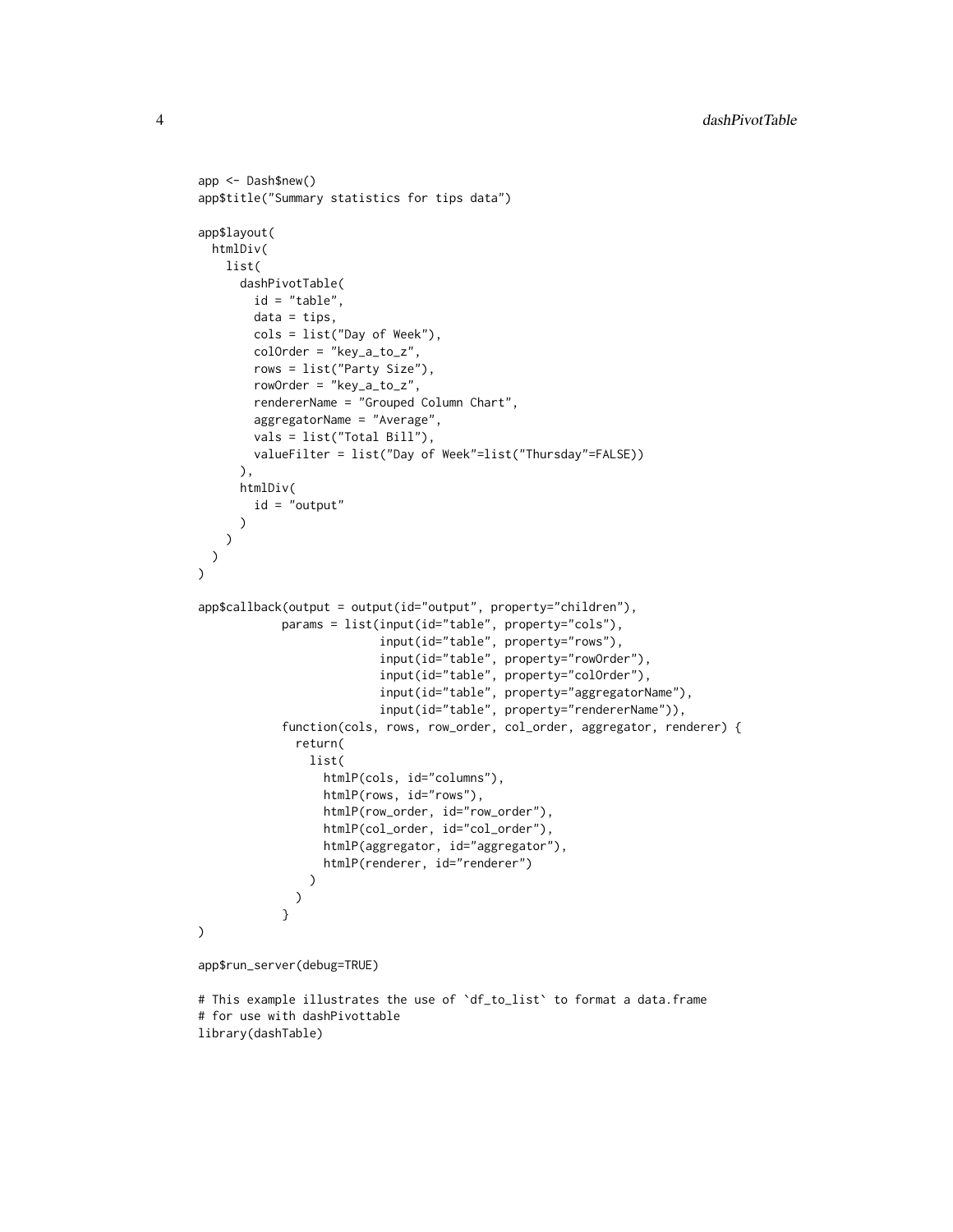```
app <- Dash$new()
 app$title("Summary statistics for iris data")
 app$layout(
   htmlDiv(
     list(
        dashPivotTable(
          id = "table",
         data = df_to_list(Loblolly),
         cols = list("Seed"),
          colOrder = "key_a_to_z",
          rows = list("age"),rowOrder = "key_a_to_z",
          rendererName = "Grouped Column Chart",
          aggregatorName = "Average",
         vals = list("height")
       ),
       htmlDiv(
          id = "output"
       )
     )
   )
 \lambdaapp$callback(output = output(id="output", property="children"),
              params = list(input(id="table", property="cols"),
                             input(id="table", property="rows"),
                            input(id="table", property="rowOrder"),
                            input(id="table", property="colOrder"),
                            input(id="table", property="aggregatorName"),
                            input(id="table", property="rendererName")),
              function(cols, rows, row_order, col_order, aggregator, renderer) {
                return(
                  list(
                    htmlP(cols, id="columns"),
                    htmlP(rows, id="rows"),
                    htmlP(row_order, id="row_order"),
                    htmlP(col_order, id="col_order"),
                    htmlP(aggregator, id="aggregator"),
                    htmlP(renderer, id="renderer")
                  )
                )
              }
 )
 app$run_server(debug=TRUE)
}
```
tips *Tips received by a single server over a two month period*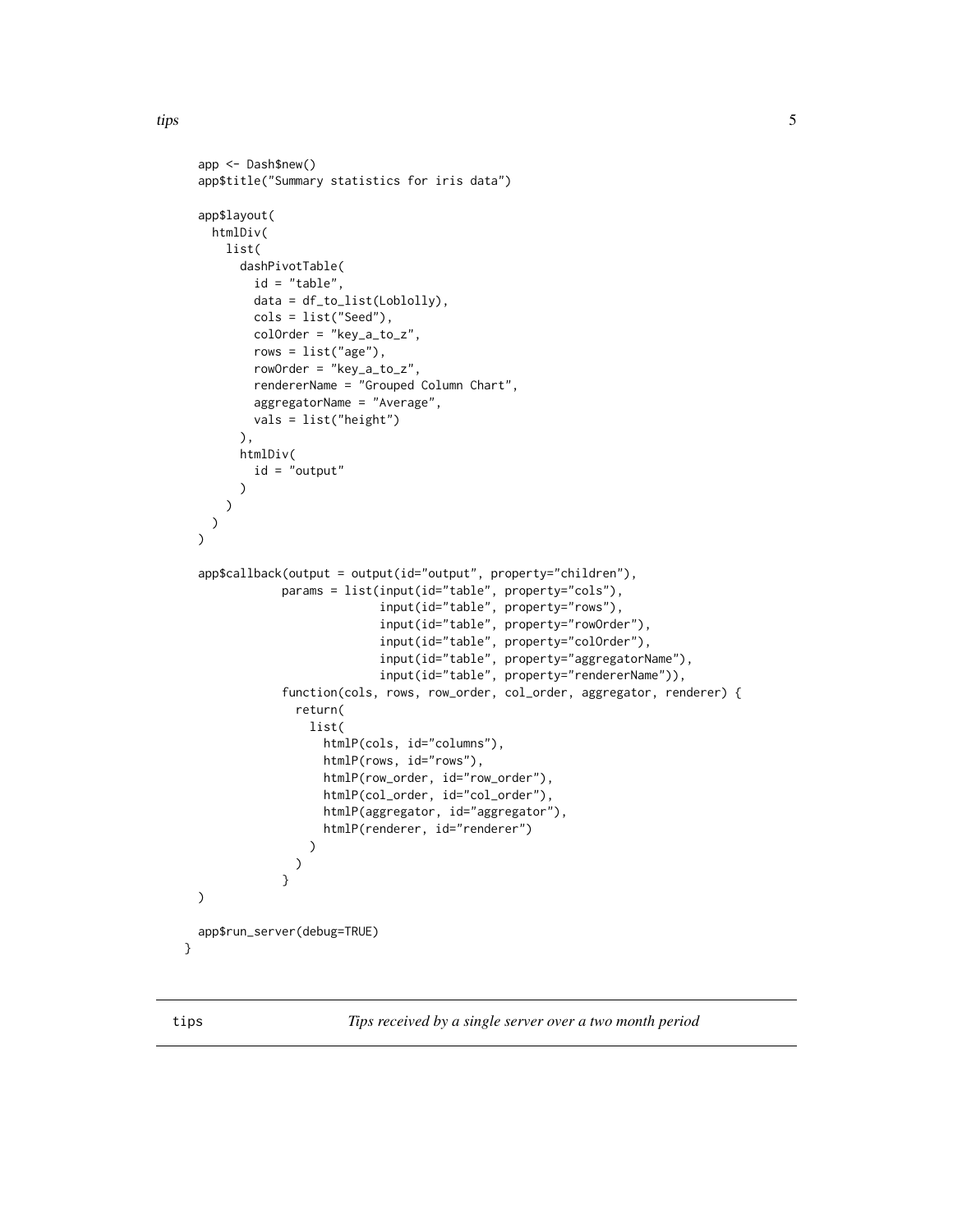#### Description

In 1990, a server recorded data on all tips received during a two and a half month period working in a single restaurant. The restaurant was part of a national chain and was located in a suburban shopping center.

#### Usage

tips

#### Format

A data frame with 244 rows and 7 variables:

total\_bill total bill (cost of the meal), including tax, in US dollars

tip amount of gratuity received, in US dollars

sex sex of person paying  $(0 = male, 1 = female)$ 

**smoker** was at least one member of the party a smoker?  $(0 = no, 1 = yes)$ 

day  $3 =$  Thursday,  $4 =$  Friday,  $5 =$  Saturday,  $6 =$  Sunday

time  $0 = day$ ,  $1 = night$ 

size party size

#### Source

Bryant, P. G. and Smith, M. A. (1995), Practical Data Analysis: Case Studies in Business Statistics, Richard D. Irwin Publishing, Homewood, IL.